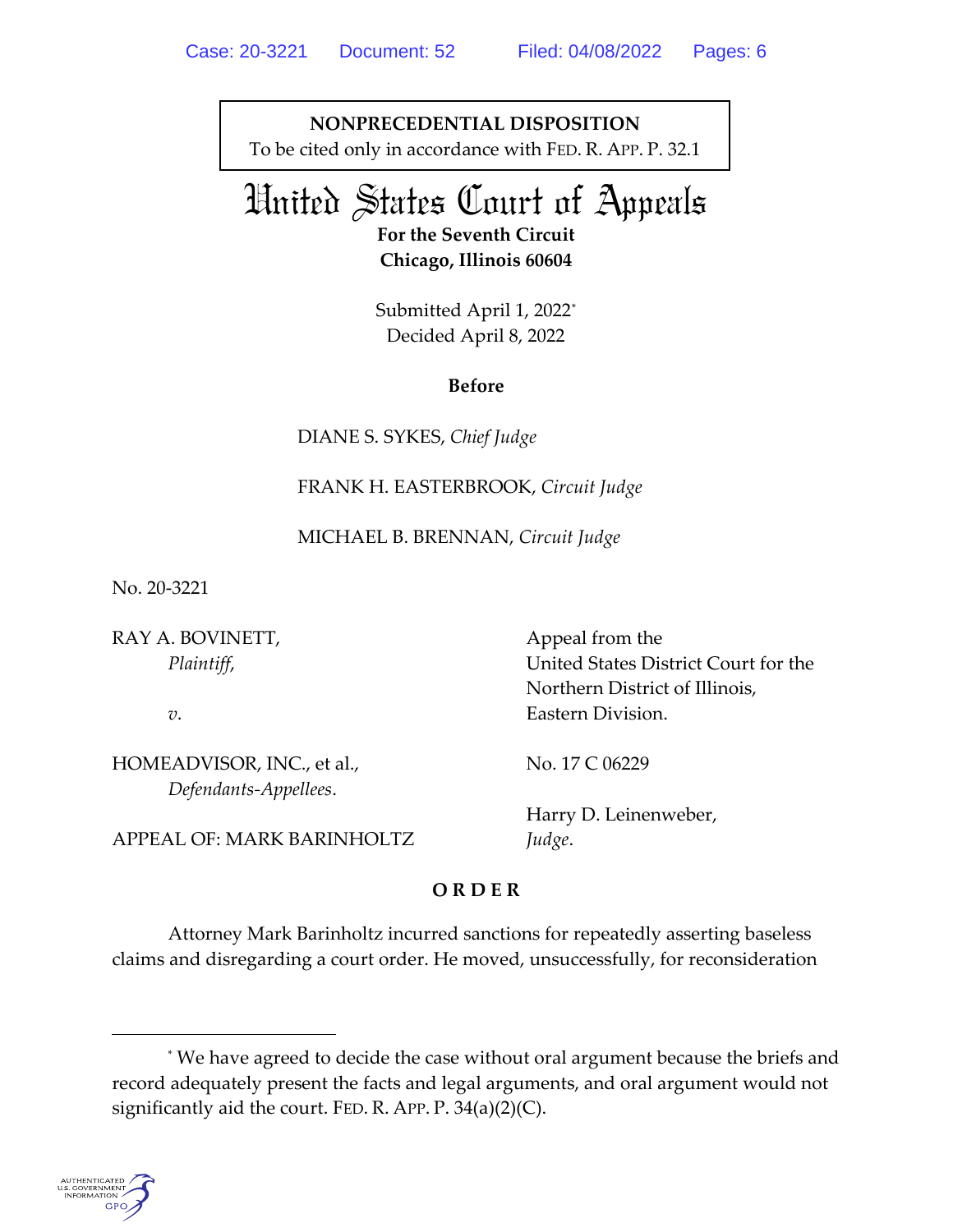and then filed a notice of appeal. The appeal is timely only with respect to the denial of the motion to reconsider. That decision was sound, so we affirm.

Barinholtz represented Ray Bovinett, a model and actor, in an action alleging the unauthorized use of photos of Bovinett. According to the complaint, Bovinett contracted with HomeAdvisor, Inc., to have photos of him used in the company's print advertisements. After a photo shoot in Chicago, Bovinett's talent agent signed a release permitting HomeAdvisor to use the photos "in any media, … including … television commercials," though HomeAdvisor represented that the photos would appear only in print. Yet HomeAdvisor partnered with Hawthorne Direct, LLC, a media company, to feature Bovinett's image in television commercials. Bovinett sought relief against HomeAdvisor and Hawthorne under [1](#page-1-0)4 legal theories.<sup>1</sup>

On the defendants' motions to dismiss for lack of personal jurisdiction and for failure to state a claim, the district judge dismissed the complaint. Notably, the judge concluded that there was no personal jurisdiction over Hawthorne (a limited liability company with a single member who had no relevant ties to Illinois). *See* FED. R. CIV. P. 12(b)(2). The judge explained that the complaint did not specify which allegedly unlawful acts Hawthorne took part in or how Hawthorne directed any activity toward Illinois. The judge also dismissed 11 counts that lacked supporting factual allegations. *See id.* R. 12(b)(6).

Barinholtz then filed an amended complaint on Bovinett's behalf asserting that Hawthorne had "hatched a plot" with HomeAdvisor to use Bovinett's photos in televised commercials. It allegedly chose the Chicago location for the photo shoot; told Bovinett and his talent agent "orally and in text messages" that despite the release, the photos would not appear in televised ads; and "travel[ed] to Chicago" to oversee the photo shoot. The complaint again contained 14 separate theories of relief and set out without meaningful change some counts that had been dismissed.

In light of the assertions about Hawthorne, the judge allowed the parties to take limited discovery about personal jurisdiction and soon after granted Hawthorne's motion to compel discovery because Bovinett's responses were vague and evasive. For example, Bovinett answered every request for admission by stating he was "not in possession of sufficient knowledge or information to admit or deny." Barinholtz

<span id="page-1-0"></span><sup>&</sup>lt;sup>1</sup> The remaining defendant, ANGI Homeservices, Inc., is the successor company to HomeAdvisor and assumed its liabilities.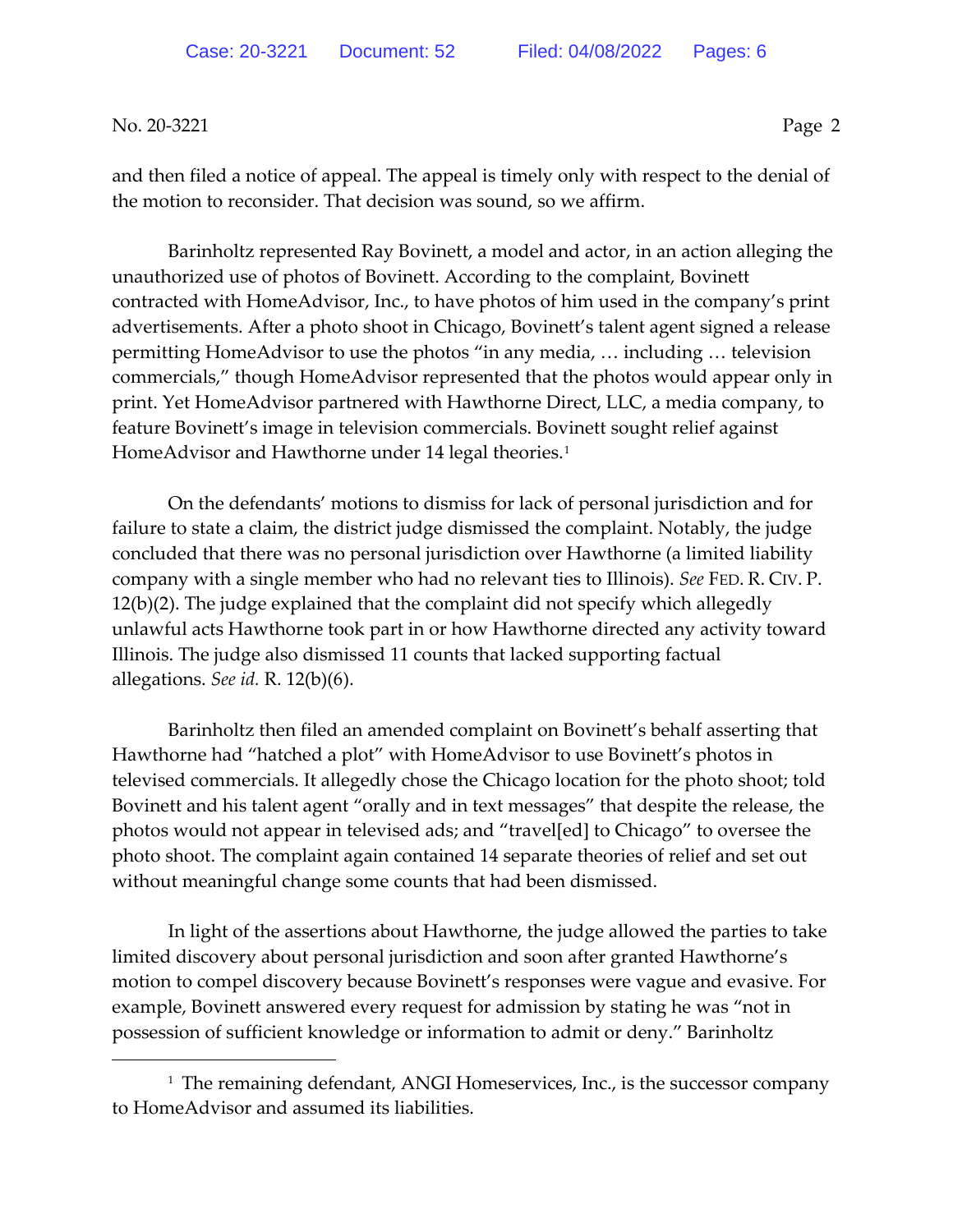supplemented the responses after the judge's order, but to add only that Bovinett lacked "direct, in person knowledge" of the subjects.

The defendants moved to dismiss the amended complaint, and the judge granted their motion. First, he dismissed all claims against Hawthorne for lack of personal jurisdiction based on evidence that Bovinett's relevant allegations were untrue: Hawthorne's personnel did not attend or plan the Chicago photo shoot and in fact did not start working on HomeAdvisor's commercials until months after the photo shoot. And according to testimony from Bovinett and his talent agent, no one from Hawthorne ever communicated with them about the photo shoot, the intended use of his photos, or the release. The judge also dismissed 11 counts for failing to state a claim.

With the case pared down to three claims against HomeAdvisor, the defendants all moved for sanctions and costs under Rules 11 and 37 of the Federal Rules of Civil Procedure and 28 U.S.C. § 1927. They sought sanctions against Barinholtz, arguing that he repleaded frivolous claims, made patently false allegations to establish personal jurisdiction, and disregarded the discovery order. The judge continued the motions, stating that he would rule on sanctions "at the close of the case."

Barinholtz soon withdrew as counsel for Bovinett, and the parties settled and filed a stipulation of dismissal with prejudice. *See* FED. R. CIV. P. 41(a)(1)(A)(ii). The judge then granted the defendants' motions for sanctions. Citing Rule 11(b), the judge highlighted that in addition to repleading baseless claims, Barinholtz persisted in suing Hawthorne after Hawthorne furnished evidence showing no relevant ties to Illinois. Worse, Barinholtz appeared to have made false assertions to establish personal jurisdiction. Even if he did not do so in bad faith, the judge reasoned, Barinholtz inexcusably failed to investigate the jurisdictional facts. The judge determined that sanctions were also warranted under Rule 37(b)(2)(C) because Barinholtz flouted the order to respond to discovery requests and ordered Barinholtz to pay about \$17,000 (much less than the defendants' request) to compensate the defendants for time spent on the motions to compel and for sanctions. The judge also ordered Barinholtz to attend 40 hours of continuing legal education: half "on federal civil procedure, including at least one course related to personal jurisdiction," and half on "professional conduct, … such as those offered in the Illinois State Bar Association's Basic Skills for Newly Admitted Attorneys."

Barinholtz timely moved for an extension of time either "to file notice of appeal and/or to request other post-order relief," and the judge granted the motion in part,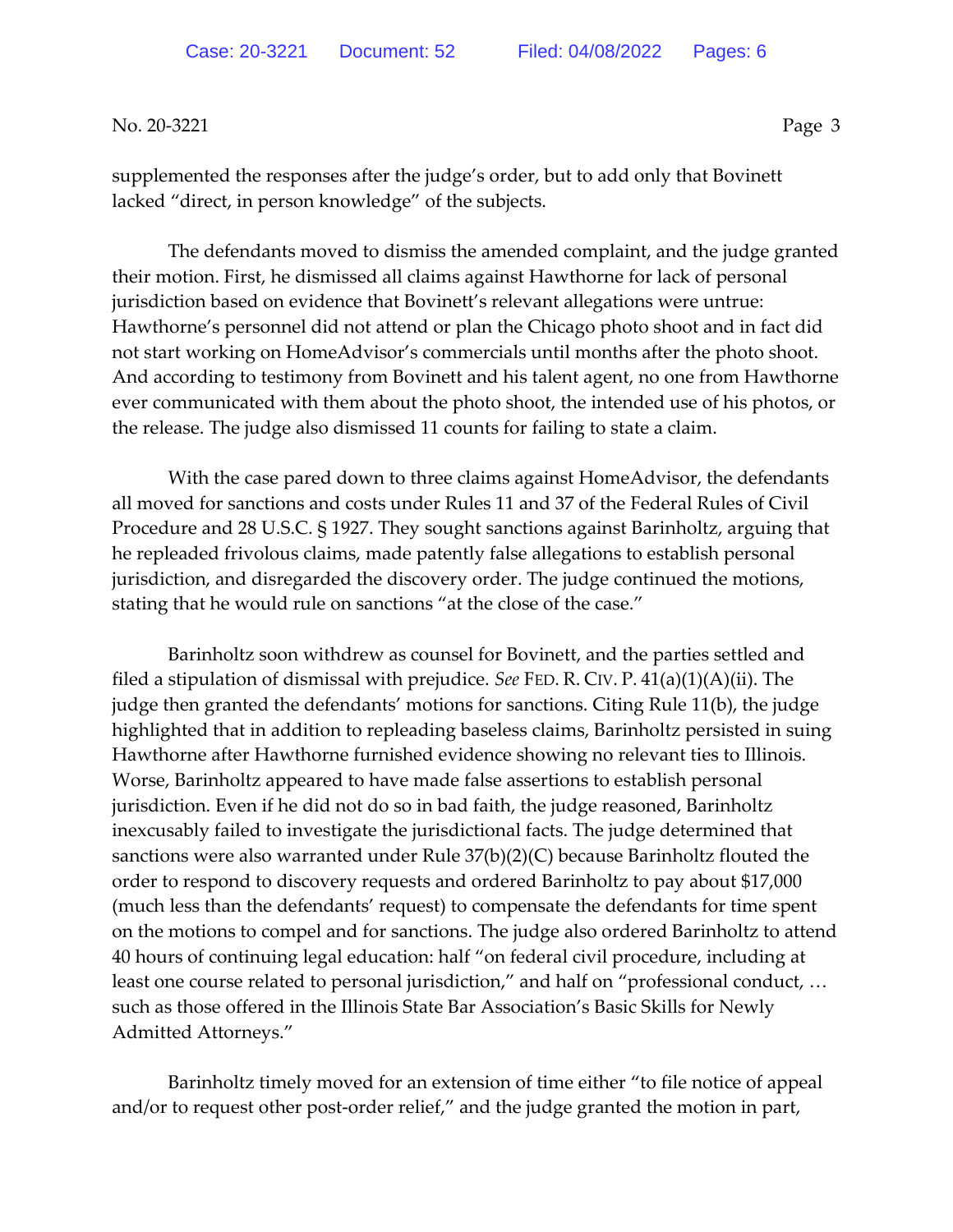extending the time to appeal until October 13, 2020. Barinholtz did not file a notice of appeal but on the day of the deadline, filed a motion to reconsider in which he focused on the merits of the lawsuit and his already-raised objections to sanctions. He argued, for instance, that there was personal jurisdiction over Hawthorne, Rules 11 and 37 did not permit sanctions in this context, and sanctions were "unfair" because the defendants and Bovinett had teamed up to get Barinholtz to pay costs and fees. He also insisted that the defendants deserved sanctions and that requiring him, a seasoned litigator, to attend legal-education courses is demeaning. He requested a reduced monetary sanction (or none at all) and fewer hours of continuing education.

The judge denied the motion to reconsider. He explained that Barinholtz failed to identify any legal or factual error in the sanctions ruling and instead repeated previously rejected arguments about the underlying suit. The judge declined to address these "disheartening" arguments again, pointed Barinholtz to the underlying sanctions order, and repeated that sanctions were warranted for his "egregious" conduct.

On appeal Barinholtz seeks to reverse the entry of sanctions, but the defendants contend that his appeal is timely only with respect to the denial of his motion to reconsider. Because the timeliness of an appeal is jurisdictional, *Bowles v. Russell*, 551 U.S. 205, 206–07 (2007), we address this issue first, *see Steele Co*. *v. Citizens for a Better Env't*, 523 U.S. 83, 94–95 (1998). Although prejudgment sanctions orders cannot be appealed until after final judgment is entered, *Cunningham v. Hamilton County*, 527 U.S. 198 (1999), postjudgment sanctions are immediately appealable independent of the merits, *see Cooter & Gell v. Hartmarx Corp.*, 496 U.S. 384, 395–98 (1990), provided that the order quantifies the amount of the sanction, *see Bell v. Vacuforce, LLC*, 908 F.3d 1075, 1079 (7th Cir. 2018) (noting that the appeal of a postjudgment sanctions order is timely from the "order actually entering the Rule 11 sanction"). Thus, Barinholtz's appeal was due within 30 days of the entry of sanctions. *See* FED. R. APP. P. 4(a). Because he timely sought and received an extension of time, his appeal was due October 13. But Barinholtz missed this deadline. And his motion to reconsider had no effect on his time to appeal sanctions. *See Blue v. Int'l Brotherhood of Elec. Workers Loc. Union 159*, 676 F.3d 579, 582 (7th Cir. 2012). Accordingly, the notice of appeal filed within 30 days of the denial of the reconsideration motion is timely with respect only to that decision.

Barinholtz's arguments to the contrary are unavailing. First, he contends that the extension of time to appeal also extended the 28-day window to seek relief under Rule 59(e), meaning he could wait to appeal the sanctions until a ruling on that motion. He is wrong about the record and the law. The judge did not extend Barinholtz's time to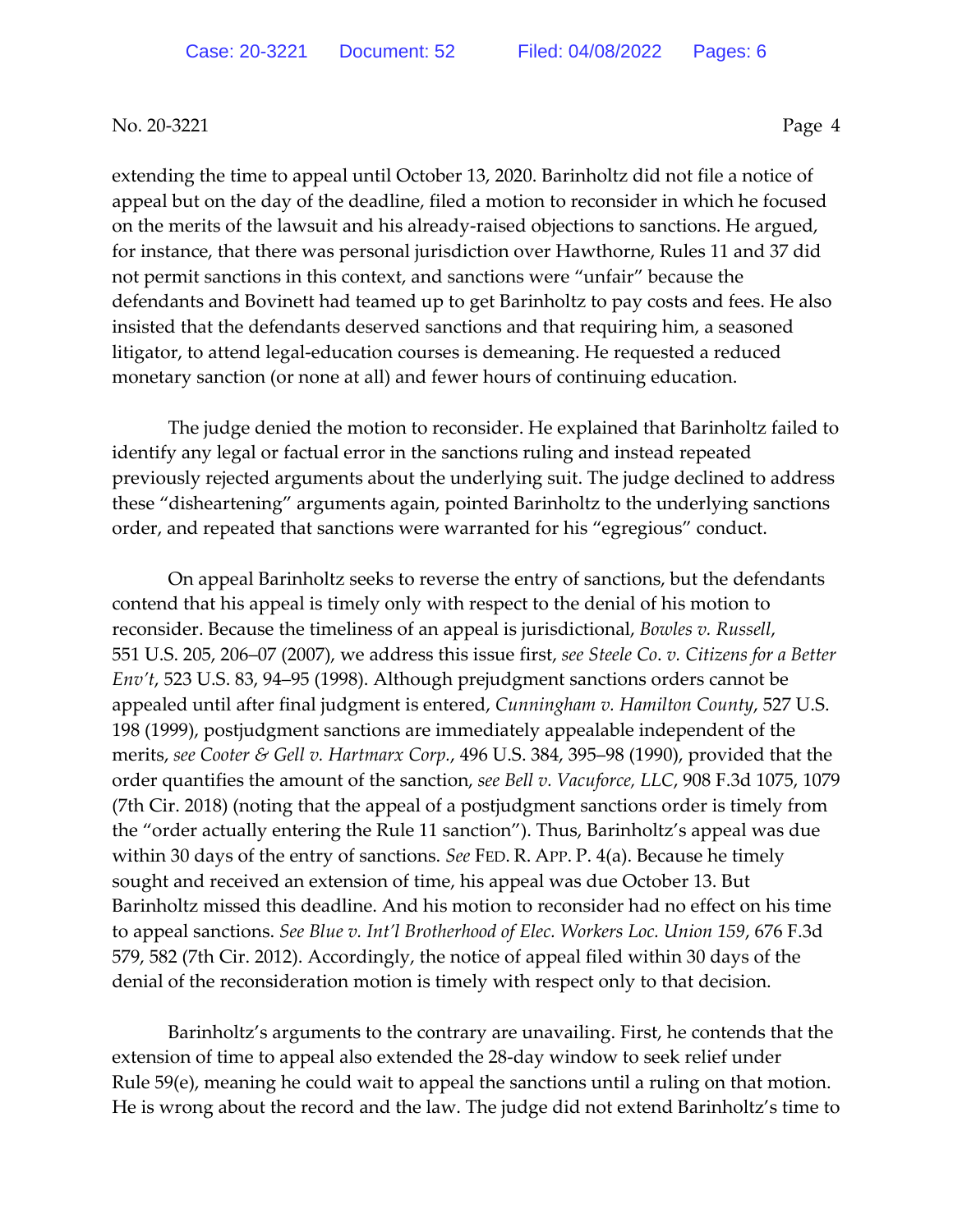file a motion to reconsider; rather, the judge granted an extension only "to file a notice of appeal." Nor could he have: the deadline to file a Rule 59(e) motion cannot be extended. FED. R. CIV. P. 6(b)(2); *Blue*, 676 F.3d at 582. And in any case, Rule 59(e) is inapplicable (as is Rule 60(b), also cited by Barinholtz) because it governs challenges to a judgment, not to orders like a ruling on sanctions. *See Cooter & Gell*, 496 U.S. at 395–98 (holding that a sanctions order is separate from the judgment); *Terry v. Spencer*, 888 F.3d 890, 893 (7th Cir. 2018) (explaining that Rule 59(e) applies only to a reconsideration of a final judgment, not to other interlocutory or collateral orders). A judge is free to revisit such rulings but doing so does not extend the time to appeal the underlying order.

Second, Barinholtz contends that we may construe his motion for an extension of time as a timely notice of appeal, but we do so only when the motion "was filed within the original 30-day window for a notice of appeal and let the defendant know about his intent to appeal." *Owens v. Godinez*, 860 F.3d 434, 437 (7th Cir. 2017) (citing *Smith v. Barry*, 502 U.S. 244, 248–49 (1992)). Barinholtz's motion for an extension was filed within 30 days of the sanctions order, but it did not signal clear intent to appeal; instead, Barinholtz expressly kept his options open, seeking more time either "to file a notice of appeal and/or … post-order relief." We cannot consider the propriety of the sanctions.

Therefore, we turn to whether the judge unreasonably denied Barinholtz's motion to reconsider sanctioning him. Neither Rule 60(b) nor Rule 59(e) applies to obtaining review of a ruling that is separate from the judgment, but (subject to the doctrine of law of the case) a judge can reconsider a previous ruling such as a sanctions order if there is a compelling reason to do so. *See Terry*, 888 F.3d at 893; *Mintz v. Caterpillar Inc.*, 788 F.3d 673, 679 (7th Cir. 2015). A judge abuses his discretion only when no reasonable person could agree with the decision to deny relief. *Barrington Music Prods., Inc. v. Music & Arts Ctr.*, 924 F.3d 966, 968 (7th Cir. 2019).

Here, the judge reasonably ruled that Barinholtz lacked a good reason for vacating the sanctions. He did not cogently explain why his conduct was not sanctionable, he did not demonstrate any mistake of law or fact in the sanctions order, and he provided no excuse or explanation—or apology—for his actions. For example, he did not argue that he complied with the discovery order, that he had a strategic reason for repleading baseless claims (such as preserving them), or that it was reasonable to press claims against Hawthorne after it showed that it had no ties to Illinois generally and did not take part in any alleged offense that occurred there.